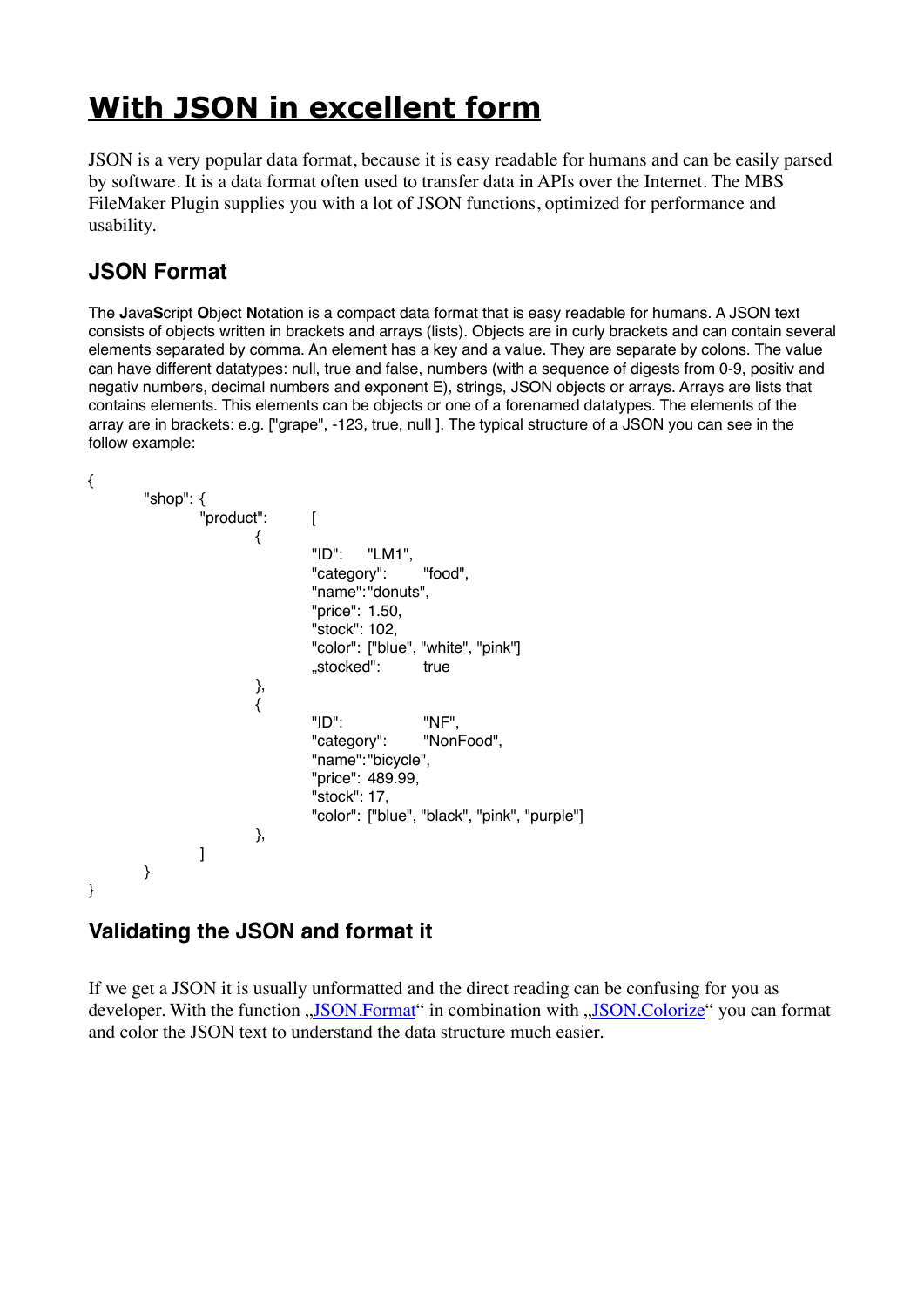

If you want to write a JSON by your own, you have different possibilities to do this. You can enter a JSON as a text and remove needles blankets with "JSON.Compact" function.

**Attention:** Strings are in quotes in JSON. If you want to write a quote in FileMaker you must escape the quotes with a prefix backslash (\"), else you get an error. Some special tip for Mac users: The escaping in huge texts can take lots of time, because of that you can use the search and replace function that the MBS Plugin provides you for Mac. You can search for **"** and replace them with **\"** using our find bar, saving you some time. But you should pay attention on the quotes that should't be escape and change them back manually.

It is advisable, to check a JSON for errors and validate the JSON. For that you have the "JSON.IsValid" function. Here we parse the JSON, but don't return an error message, but just 0 for an error and 1 for okay.

The script can look like this:

```
"JSON.Compact"; "{ \"shop\": { \"product\": [
{ \"ID\": \"LM1\",  \"category\":\"food\", \"name\":\"donuts\", \"price\": 1.50, 
\"stock\": 102, \"color\": [\"blue\", \"white\", \"pink\"], \"stocked\": true },
{\\Psi: \ \Psi: \ \Psi \}': \ \Psi \, \"category\":\"NonFood\", \"name\": \"bicycle\", \"price\":
489.99, \text{Ystock}":17, \text{color}:\text{[Yblue}\, \text{Vblack}\, \text{Vblack}\, \text{Vspunk}\, \text{Vspurple}\, \text{J},{ \"ID\": \"BO\", \"category\": \"book\", \"name\": \"Faust- Goethe\",
\"price\": 4.95, \"stock\": 24 } ] } }")
"JSON.IsValid"; $JSON ) ]
If \lceil $r \neq 1 ]
      Show Custom Dialog [ "Error occurred " ; "The JSON is not valide" ]
```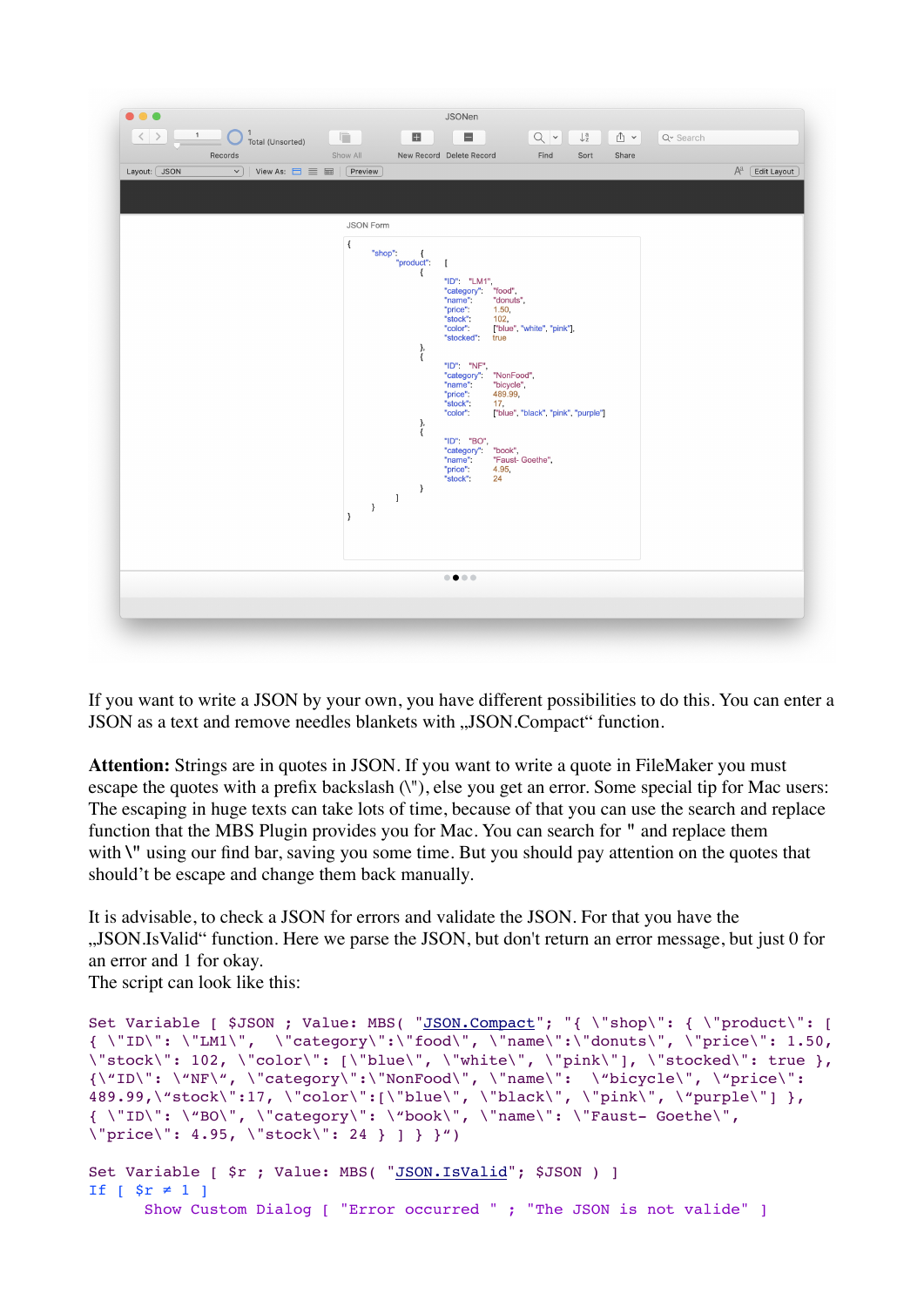```
Else
   Show Custom Dialog [ "congratulations" ; "Your JSON is valide!" ]
End If
Set Field [ JSON::JSON ; $JSON ]
"JSON.Format"; $JSON ) ]
"JSON.Colorize"; $JSONForm ) ]
```
#### **Insert arrays, elements and objects into an existing JSON**

If we want to add an object to a JSON, at first we create an empty object with "JSON.CreateObject". We want to fill this object with values, so we use the "JSON.AddStringToObject" function multiply times, which creates JSON text values for us automatically:

```
"JSON.CreateObject" ) ]
"JSON.AddStringToObject"; $NewObject;
"ID"; "BU 2" ) ]
Set Variable [ $NewObject ; Value: MBS( "JSON.AddStringToObject"; $NewObject; 
"category"; "book" ) ]
Set Variable [ $NewObject ; Value: MBS( "JSON.AddStringToObject"; $NewObject; 
"name"; "Wilhelm Tell- Schiller" ) ]
Set Variable [ $NewObject ; Value: MBS( "JSON.AddStringToObject"; $NewObject; 
"price"; "5.60" ) ]
Set Variable [ $NewObject ; Value: MBS( "JSON.AddStringToObject"; $NewObject; 
"stock"; "5" ) ]
```
We append this object to the product array by using the "[JSON.SetPathItem](http://www.mbsplugins.eu/JSONSetPathItem.shtml)" function. You pass a path to locate the JSON item to change within a JSON data structure. New nodes may be created on the way. For appending something to an array, we use the keyword append in the path: Set Variable [ \$NewJSON ; Value: MBS( ["JSON.SetPathItem](http://www.mbsplugins.eu/JSONSetPathItem.shtml)";

\$JSON;"shop¶product¶append"; \$newObject ) ]

We can add other elements to our object. For example we can add elements that have a key, but not assigned a value yet. We use in this case the ...JSON.AddNullToObject" function. It is also possible to add numbers (,JSON.AddNumberToObject"), boolean values (,JSON.AddBooleanToObject", .JSON.AddTrueToObject", .JSON.AddFalseToObject") and other elements

("JSON.AddItemToObject") to an object. This way we can add arrays or sub objects into an object as value. To construct a new array from scratch, we create a new and empty array and append a string, a number or an other object to this array:

```
Set Variable [ $Array ; Value: MBS( "JSON.CreateArray" ) ]
Set Variable [ $Array ; Value: MBS( "JSON.AddStringToArray"; $Array; "Friedrich" 
) ]
Set Variable [ $Array ; Value: MBS( "JSON.AddNumberToArray"; $Array; 1759 ) ]
Set Variable [ $Array ; Value: MBS( "JSON.AddItemToArray"; $Array; 
"{\"placeOfBirth\":\"Marbach am Neckar\", \"placeOfDeath\":\"Weimar\"}" ) ]
Set Variable [ $NewObject ; Value: MBS( "JSON.AddItemToObject"; $NewObject; 
"Info"; $Array ) ]
```
There is the possibility to pass more than one value directly in the parameters. For example the functions .,JSON.CreateDoubleArray" and ,,JSON.CreateIntegerArray" pass any number of parameters and create a new array with this values. With "JSON.CreateStringArray" you create a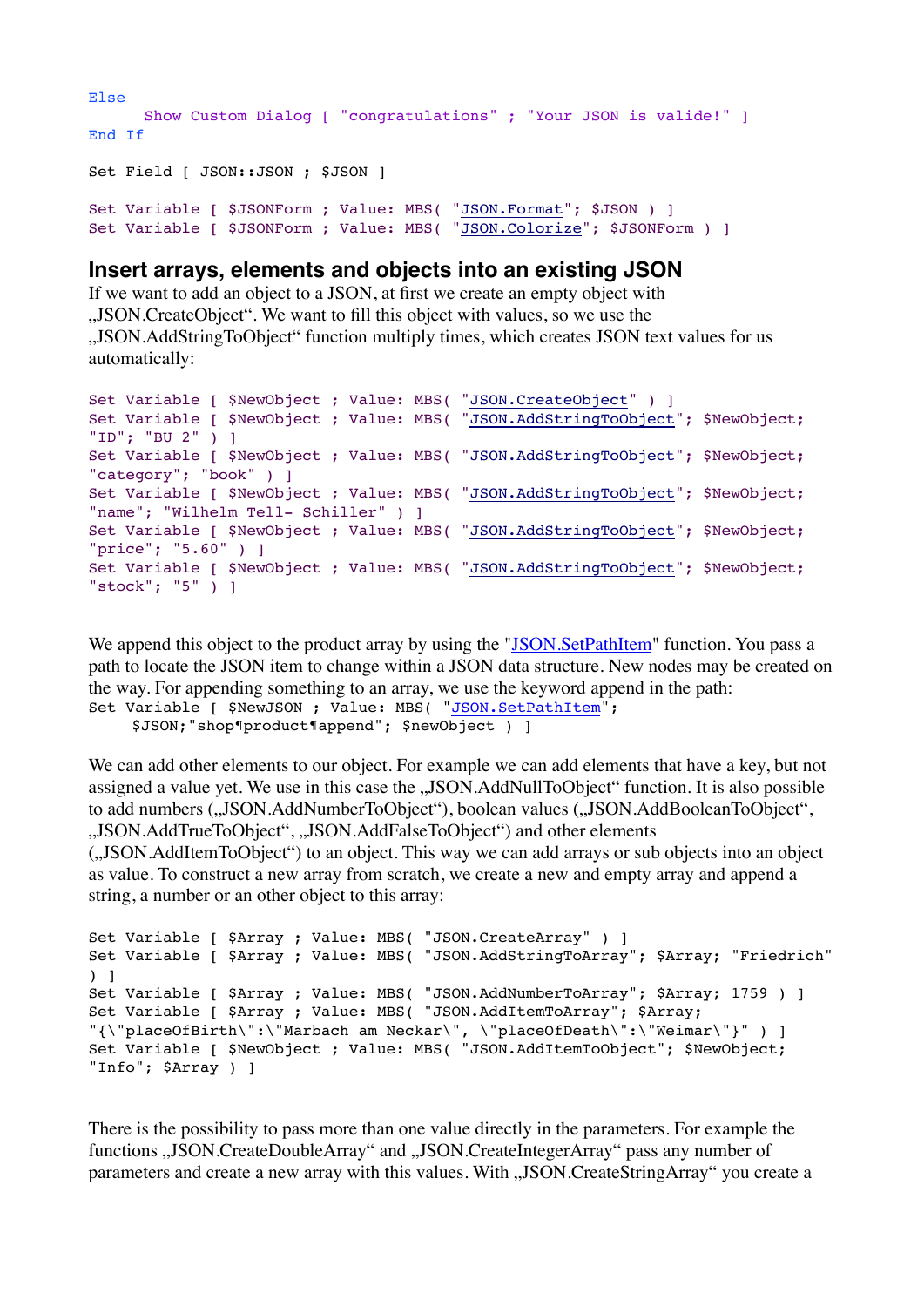new array with any number of string values while "JSON.CreateStringArrayWithList" takes the values from a list passed in one parameter.

You can also add variant JSON Nodes with certain types e.g. a boolean node which value depends on a condition:

Set Variable [ \$Array ; Value: MBS("JSON.CreateBoolean"; Length(\$text) > 0 )]

If you use , JSON.CreateNumber", you can create a number node that is encoded for JSON. For other datatypes you will finde convenient functions. The MBS JSON Functions can handle arbitrarily large numbers and avoid the rounding of 15 digits.

You can clone a JSON, e.g. you can us that, if you have a JSON part that you want use multiply times with a minimum of changes. By using the ["JSON.Clone"](http://www.mbsplugins.eu/JSONClone.shtml) function, you get a new reference number for a JSON structure in memory that you can use for your next steps.

#### **Delete, search and replace**

You can not only add elements, also you can delete elements from an array or an object.

```
Set Variable [ $Delete ; Value: MBS( "JSON.DeleteItemFromObject"; $NewObject;
    "Place" ) ]
Set Variable [ $DeleteArray ; Value: MBS( "JSON.DeleteItemFromArray"; $Array; 
    1 ) ]
```
In the first script step we delete an element from the object. We pass the JSON and the name of the element in the parameters. For deleting an element from an array we pass the index of the element instead of the name.

All JSON arrays start with index 0, so passing 1 deletes the second element. Both delete functions return us a new JSON without the elements or when using reference numbers the reference number.

For deleting an object from an array, it would be nice to find the object in the array by key and value. Here you use the "[JSON.FindValueInObjectArray"](https://www.mbsplugins.eu/JSONFindValueInObjectArray.shtml) function to get the index of the object. If you want to find a value in an array, you can use the ..JSON.FindValueInArray" function.

Perhaps you only want to change a value. You won't need to delete the value and add it with another value, but rather you can change the value with the ..JSON.ReplaceItemInArray tunction. If you want to change an element in an object, you can use the ...JSON.ReplaceItemInObject" function. For this you pass the index for an array and the key for an element in an object and of course the new value.

```
Set Variable [ $ObjReplace ; Value: MBS( "JSON.ReplaceItemInObject"; $NewObject; 
    "price";"\"3,69\"" ) ]
Set Variable [ $ArrayReplace ; Value: MBS( "JSON.ReplaceItemInArray"; $Array; 
    1 ;1805) ]
```
#### **The Get Functions**

If we want some values from a JSON, we have some get functions. For example you can get elements from a partial tree of your JSON. That is very useful for working with a part of the JSON only. We use the "JSON.GetObjectItemTree" function. If we need the first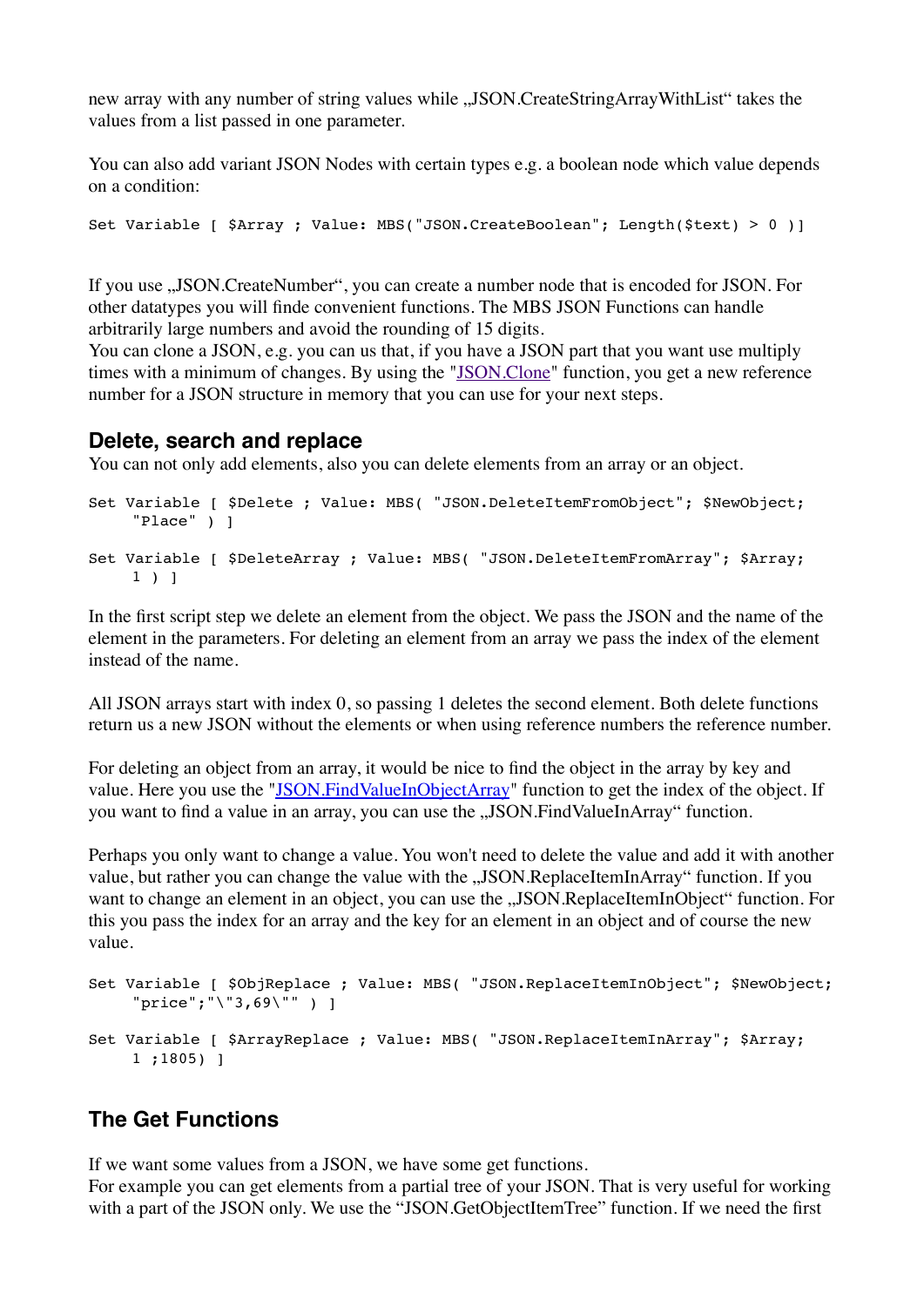product from the JSON structure, we pass the way to this element to the parameter list. The first product is the first object in an array named shop. If we invert that way we get the parameter, that we can pass to our function: **,,shop"; "product"; 0.** You can use the function "JSON.GetPathItem" in a similar way.



Now we want the number of the elements from the first product and a list of the names of the elements. For this we view the subtree and get the number of the elements with the "JSON.GetObjectSize" function. With "JSON.GetObjectNameList" we get the list with the names of the elements.

```
Set Variable [ $CountElement ; Value: MBS("JSON.GetObjectSize";
    MBS( "JSON.GetObjectItemTree"; $json; "shop";"product";0 )) ]
Set Variable [ $Elemente ; Value: MBS( "JSON.GetObjectNameList"; 
    MBS( "JSON.GetObjectItemTree"; $json; "shop";"product";0 )) ]
```
For an array it it similar. For example we want the number of elements and the elements of the color array of the first product. We get the number of elements for this array with the "JSON.GetArraySize" function and the elements with ["JSON.GetArrayItemsAsList"](http://www.mbsplugins.eu/JSONGetArrayItemsAsList.shtml). Beside you can get a single element from the array by the index (["JSON.GetArrayItem](http://www.mbsplugins.eu/JSONGetArrayItem.shtml)").

```
Set Variable [ $ArraySize ; Value: MBS( "JSON.GetArraySize";
    MBS("JSON.GetObjectItemTree";$json;"shop";"product";0;"color") ) ]
Set Variable [ $arraylist ; Value: MBS( "JSON.GetArrayItemsAsList";
    MBS("JSON.GetObjectItemTree";$json;"shop";"product";0;"color") ) ]
```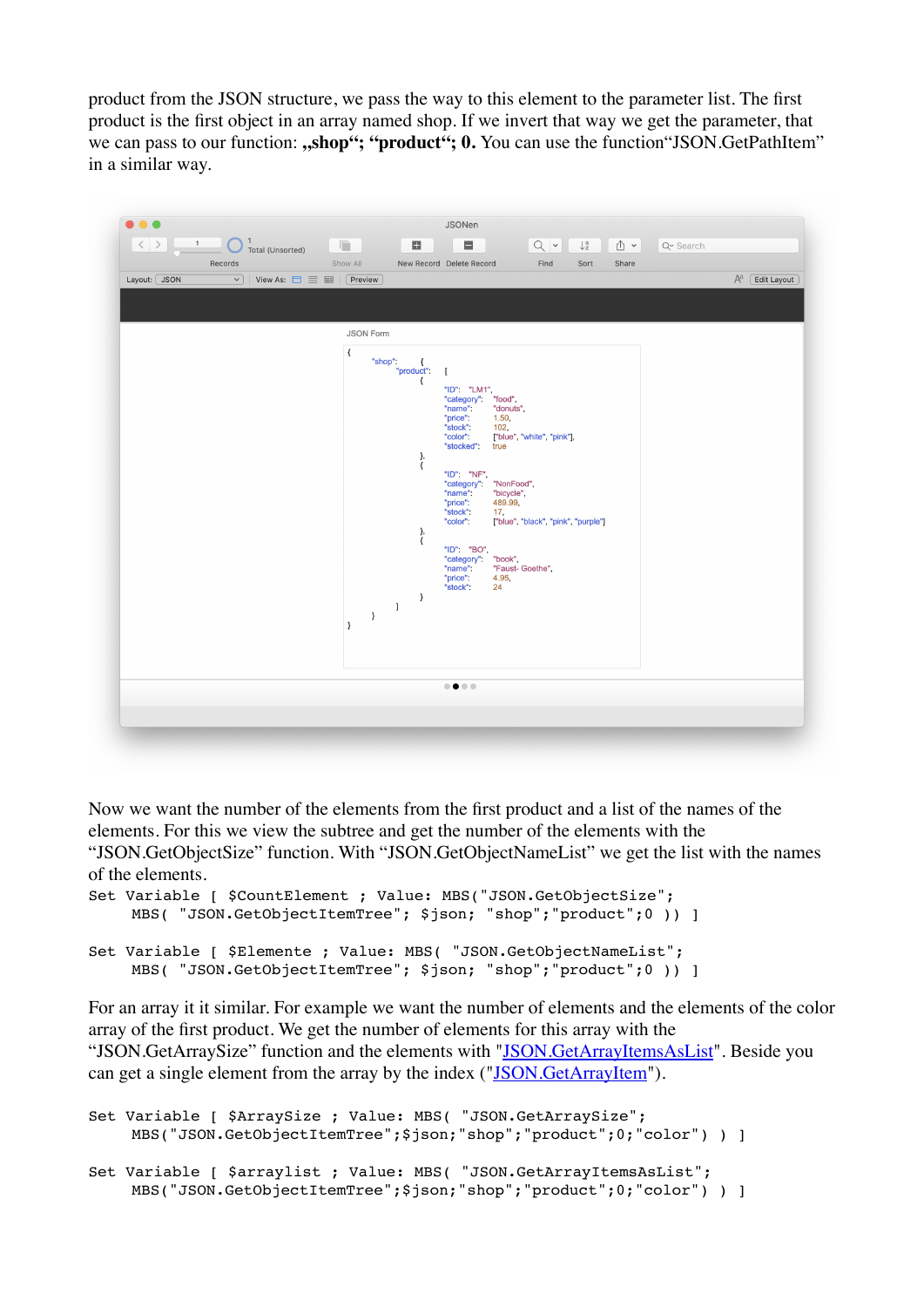Set Variable [ \$ArrayElement ; Value: MBS( "JSON.GetArrayItem"; MBS("JSON.GetObjectItemTree";\$json;"shop";"product";0;"color"); 1) ]

With the "JSON.GetObjectItem" function you can search for an element by name. It's return the reference number or a JSON text. The decision of the return format you make in the third parameter: Pass 1 for reference number or 0 for JSON text. This parameter is optional and 0 is the default value.

With the "JSON.GetObjectName" function we can return the name of one element from an object. In the parameters we set the element we want by number. If we want the value of an explicit element, you can use the "JSON.GetValue" function.

```
Set Variable [ $price ; Value: MBS("JSON.GetValue";MBS("JSON.GetObjectItemTree";
    $json;"shop";"product";0;"price")) ]
```
In addition we can get the datatype of a value by the "JSON.GetType" function. If we know the datatype we can use the functions with a stated datatype, thats are similar to the "JSON.GetValue" function.

### **Reference numbers**

For a lot of functions we used, we passed a JSON text in the parameters, but for most functions we can pass the JSON structure by a reference number, too. By using the reference number you reference the JSON object hold in memory by the plugin. This increase performance as we don't need to parse JSON text or create text from the objects. And as we store arrays and objects indexed in memory, we can access them very quickly.

We get the reference number of a JSON text with the "JSON.Parse" function. When creation an object or array, we can get a reference number as return, too. The number would be reference to an empty Object/Array. For that we use the "JSON.CreateArrayRef" und "JSON.CreateObjectRef" function.

If you use references, you need to free them in the main storage, if you don't need them anymore. For that please use the "JSON.Release" function, to release a single reference number and ..JSON.ReleaseAll" for all reference numbers.

### **Sort and compare**

You can sort the elements of an array or an object. If you have for example an array with numbers they would be sort beginning with the smallest up to the biggest number. If you want to sort text values, they would be sort alphabetically. In JSON itself the order of elements in objects is not defined and should not be relevant. As a human, it is easier to interpret a JSON if it has a visible order of the keys, so you can find them yourself easier. For this you can use the"JSON.Sort" sorting function. The array "[9, 6, 108, 4, 78, 45, 24, 9388, 788, 167]" would be "[4, 6, 9, 24, 45, 78, 108, 167, 788, 9388]" after using this function.

If you want to compare two JSON texts, they don't need to be in the same order. You can use the "JSON.Equals" function for comparison. If both JSON texts carry the same information the return value is 1, otherwise zero.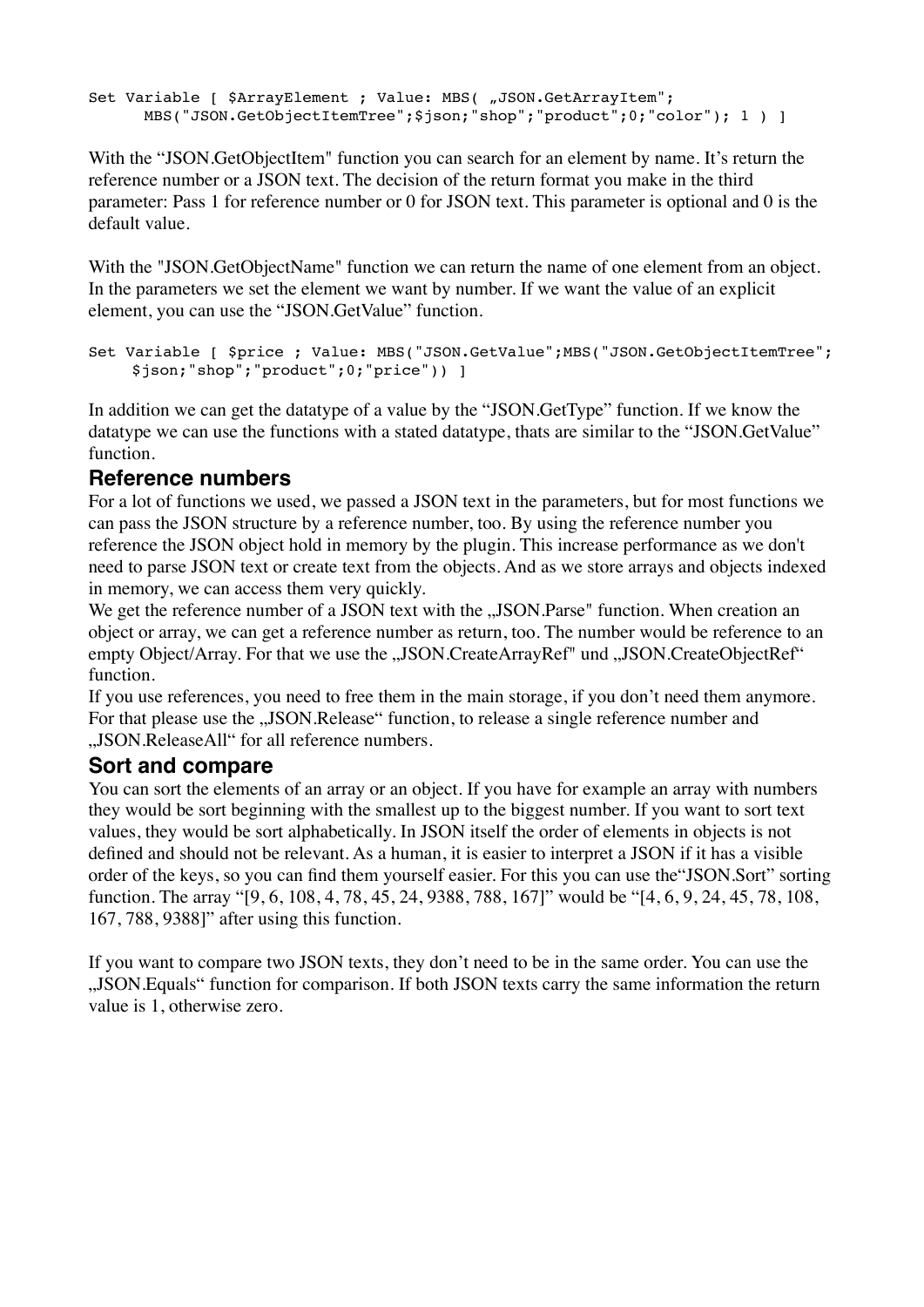```
\circ \circVergleich
   Have
   \{"ID":"BU 2",
        "category": "book",
       "name": "Wilhelm Tell- Schiller",
       "price": "5.60",
        "stock": "5",
        "buy": null,
        "Place": {
            "shelve": "4C",
            "warehouse": "R30 B25"
       },
       "BuyingPrice": 1.500000,
       "orderable": true,
       "Info": ["Friedrich",
            1759,
            \{"placeOfBirth": "Marbach am Neckar",
                 "placeOfDeath": "Weimar"
            \}\, \,\, }
   the same informations like
   \{"buy": null,
       "BuyingPrice":
                        1.500000,
        "category": "book",
       "ID":"BU 2",
       "Info": ["Friedrich",
            1759,
            \{"placeOfBirth":
                                   "Marbach am Neckar",
                 "placeOfDeath": "Weimar"
            \}J,
        "name": "Wilhelm Tell- Schiller",
       "orderable": true,
       "Place": {
            "shelve": "4C",
            "warehouse": "R30 B25"
       },
        "price": "5.60",
        "stock": "5"
   \}\ddot{\cdot}Cancel
                                                         OK
```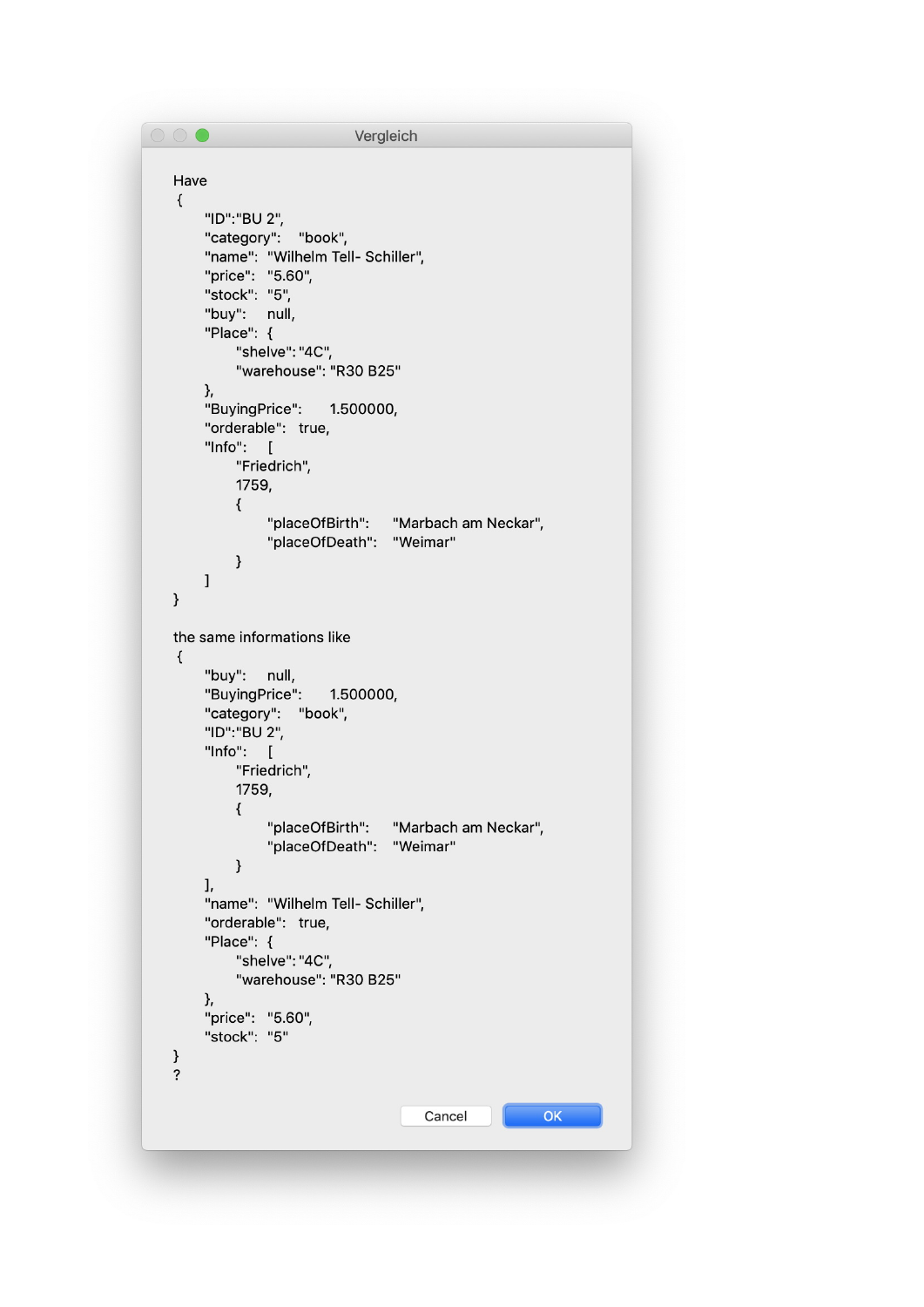# **JSON to HTML**

With ., JSON.toHTML" you can convert JSON to HTML and show it via data URL in a web viewer. This is very useful for debugging web services with REST APIs. The objects are written into separate tables. The rows are the objects. You can set a CSS in the parameters for the formatting.

## **Import of JSON**

If you get a JSON text, sometimes you want to import the informations to your database in a table. For this you can use divers functions, that the plugin provide for the import. We want to import the single products to a table. For that we look with ..JSON.GetObjectItemTree" to the tree level of the products.

```
"JSON.GetObjectItemTree";JSON::JSON;"shop") ]
```
Then we start the import. If we have no error, we want the number of objects of the JSON. With "JSON.Import.Todo" we test how many records still need to be imported. With the pause of the script the program get time to work. After the pause we proof the status and test if the import is still running. The status is "Working" in that period of time. If the status is different, the import is finish or we got an error.

```
Set Variable [ $r ; Value: MBS("JSON. Import"; $text) ]
Set Variable [ $text ; Value: "" ]
If [ MBS("IsError")=0 ]
     "JSON.Import.Total") ]
     Loop
          Set Variable [ $todo ; Value: MBS("JSON. Import. Todo") ]
          Pause/Resume Script [ Duration (seconds): 1 ]
          "JSON.Import.Status") ]
          Exit Loop If [ $s ≠ "Working" ]
     End Loop
```
If we got an error, we determine the number and the list of errors.

```
"JSON.Import.ErrorCount" ) ]
"JSON.Import.Errors") ]
```
FileMaker have a new table with the products. The fields names like the single elements of the object. If you want to give the table name a prefix, we can set this prefix in the parameters of the "JSON.Import" function. If we want to cancel an import, we call the "JSON.Import.Cancel" function.

**Attention:** On the server you can't use the pause script step, because of this you call directly JSON.Import.Work in the loop. We can only create fields and tables with FileMaker Pro (Advanced).

#### **SQL**

With the "FM.SQL.Execute" function you can send requests to a Database. With "FM.SQL.JSONRecords" you get the response as JSON Objekt. We set in the parameters the SQL reference, that we get from the first function and names of the single elements. The names must be in the same order like the SELECT part of the SQL query.

The function "FM.SQL.JSONRecord" returns only one Record as a JSON. The MBS FileMaker Plugin provide a lot of SQL functions that you can use FileMaker internally or in connection to a SQL databases like MySQL.